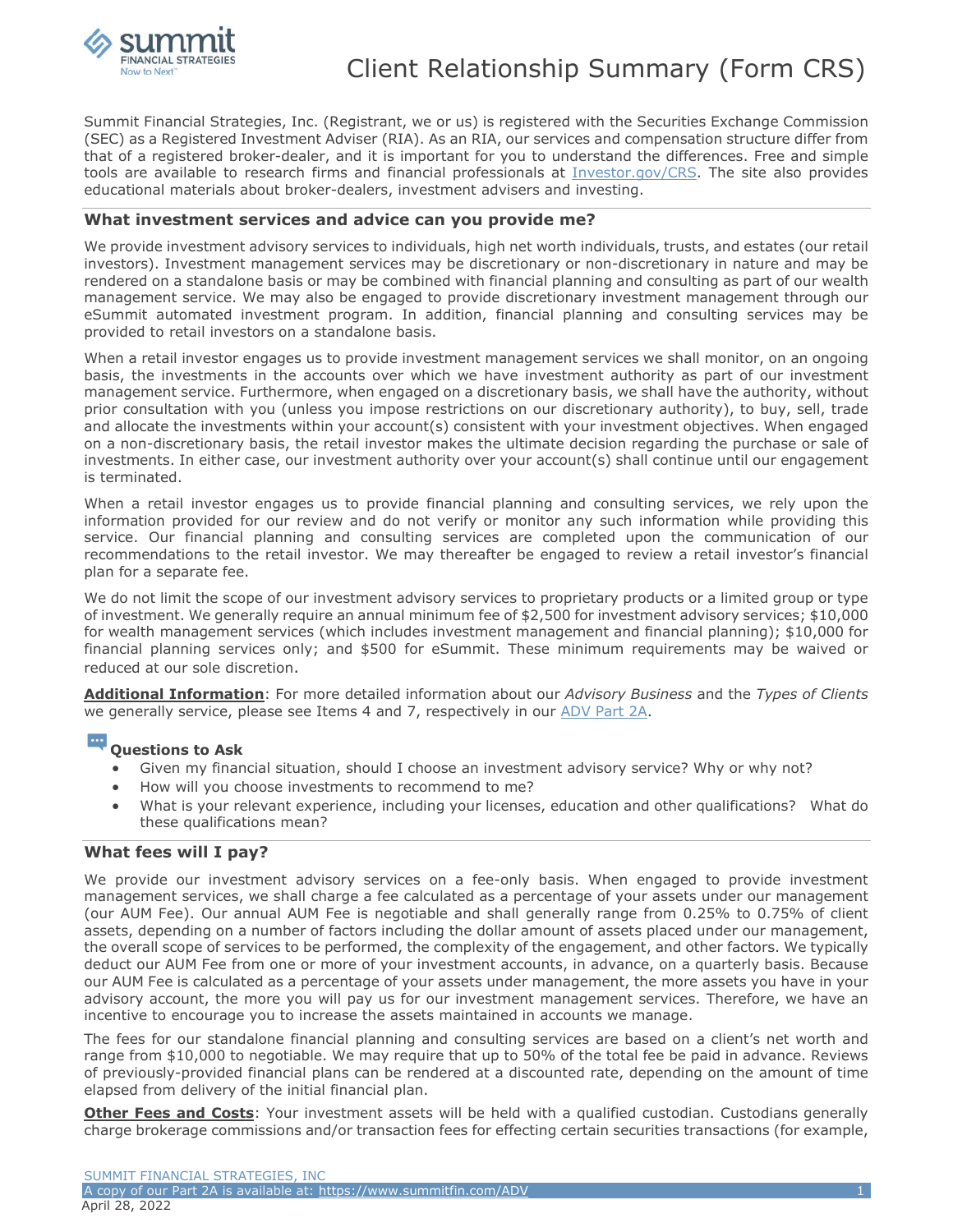# Client Relationship Summary (Continued)

transaction and redemption fees may be charged for certain mutual fund transactions). These charges will be assessed in accordance with the qualified custodian's transaction fee/brokerage commission fee schedule. Clients will generally also incur a nominal exchange fee in connection with each security transaction. In addition, relative to certain mutual fund and exchange traded fund purchases, certain charges will be imposed at the fund level (e.g. management fees and other fund expenses). You will pay fees and costs whether you make or lose money on your investments. Fees and costs will reduce any amount of money you make on your investments over time. Please make sure you understand what fees and costs you are paying.

#### $\cdots$ **Questions to Ask**

 Help me understand how these fees and costs might affect my investments. If I give you \$10,000 to invest, how much will go to fees and costs, and how much will be invested for me?

**Additional Information**: For more detailed information about our fees and costs related to our management of your account, please see Item 5 in our ADV Part 2A.

## **What are your legal obligations to me when acting as my investment adviser? How else does your firm make money and what conflicts of interest do you have?**

When we act as your investment adviser, we have to act in your best interest and not put our interest ahead of yours. At the same time, the way we make money creates some conflicts with your interests. You should understand and ask us about these conflicts because they can affect the investment advice we provide you. Here are some examples to help you understand what this means:

\* We may recommend a particular custodian from whom we receive support services and/or products, certain of which assist us to better monitor and service your account.

\* We may recommend rollovers out of employer-sponsored retirement plans and into Individual Retirement Accounts that we manage for an asset-based fee. Such a recommendation creates a conflict of interest if we will earn a new (or increase our current) advisory fee as a result of the rollover.

#### $\cdots$ **Question to Ask**

How might your conflicts of interest affect me, and how will you address them?

**Additional Information:** For more detailed information about our conflicts of interest, please review our ADV Part 2A.

## **How do your financial professionals make money?**

Our Senior Financial Advisors are generally compensated on the basis of a percentage of investment advisory fees collected. Associate Advisors are generally compensated on a salary basis, with a bonus component. Financial professionals compensated on a salary basis receive a base compensation package and are eligible to receive additional bonus compensation based upon overall firm performance, individual performance, new client relationships, client revenue generated, and other factors. You should discuss your financial professional's compensation directly with your financial professional.

## **Do you or your financial professionals have legal or disciplinary history?**

No. We encourage you to visit www.Investor.gov/CRS to research our firm and our financial professionals. Furthermore, we encourage you to ask your financial professional: *As a financial professional, do you have any disciplinary history? If so, for what type of conduct?* 

#### $\cdots$ **Question to Ask**

As a financial professional, do you have any disciplinary history? If so, for what type of conduct?

## **Where can I find additional information?**

Additional information about our firm is available on the SEC's website at www.adviserinfo.sec.gov. You may contact our Chief Compliance Officer at any time to request a current copy of your ADV Part 2A or our relationship summary. Our Chief Compliance Officer may be reached by phone at (614) 885-1115.

# **Question to Ask**

 Who is my primary contact person? Is he or she a representative of an investment adviser or a broker-dealer? Who can I talk to if I have concerns about how this person is treating me?